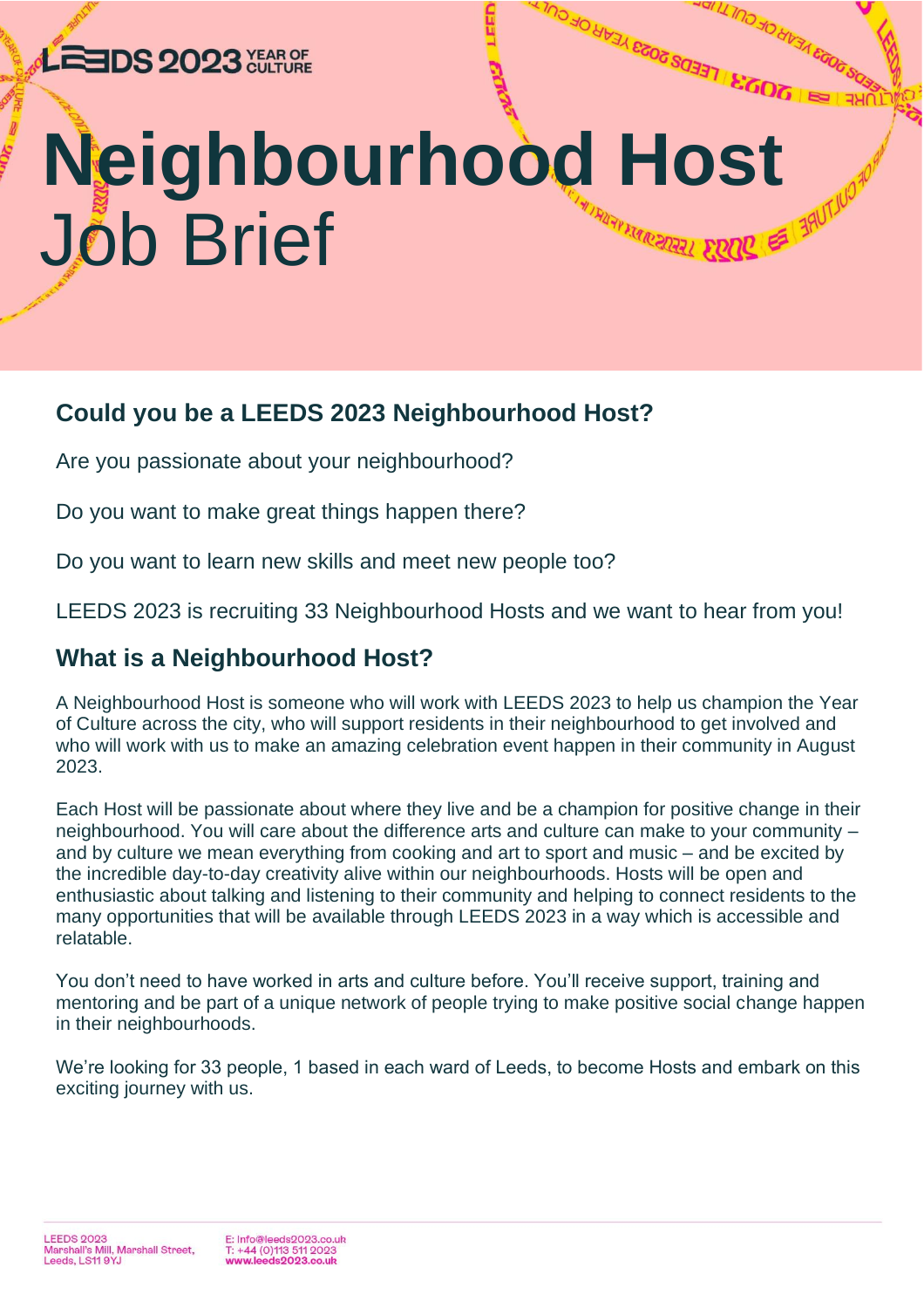## **EEDS 2023** YEAR OF

## **What is LEEDS 2023?**

LEEDS 2023 will be a landmark Year of Culture for Leeds and the wider region. Starting on 1st January 2023, it will be an extraordinary, year-long programme of creative experiences created with communities and local, national, and international artists.

A showcase of creativity across all forms of culture: from dance to design, art to architecture, poetry to pop, sculpture to sport, grassroots community theatre to performances on our world-class stages, there will be something for everyone, no matter where you live or what you like.

At LEEDS 2023 we believe culture is everywhere in this city and it can actually change people's lives. Through the Year of Culture, we want to inspire positive social change across the city. This means we want to unlock opportunities for everyone, in all 33 wards, to take part in creative activity and to learn new skills, helping people lead more confident lives and feel supported to achieve their ambitions.

#### **What will I be doing as a Host?**

As a Neighbourhood Host you will:

- Build relationships with individuals, organisations and communities in your ward
- Champion the Year of Culture in your ward and promote opportunities to get involved in a relatable way to people across your community
- Take part in the **Neighbourhood Host Training Programme**: learn about all aspects of creating a cultural event for your neighbourhood and pick up valuable new skills; go on trips to spark ideas and hear from inspirational people who have made brilliant things happen in their communities. Hosts will have opportunity to shape the programme to make it as valuable to you as possible.
- Work with us to imagine, shape and deliver an event in, with and for your ward in August 2023 as part of *The Weekender* - two days that will see celebration events happen in each and every ward in Leeds
- Be part of the network of Neighbourhood Hosts sharing your skills, experiences and providing support to each other

Guided by the LEEDS 2023 team and with support from a local community organisation too, the role will be a mixture of independent, self-led work in your ward and city centre-based training sessions and workshops in which the Hosts work together.

### **Who Can I Apply?**

#### **This is a paid, part-time, flexible role working 3-6 hours per week over 15 months.**

The opportunity is open to everyone aged 18+, eligible to work in the UK and resident in the city of Leeds.

We're looking for people from all backgrounds who are passionate about their community. We don't expect you to have worked in or been part of the arts before or have any related experience, but be enthusiastic to learn new skills and to get stuck in. We're looking for people who are self-motivated; confident and comfortable talking to people across their ward's communities and committed to joining us on this amazing 15-month journey.

We'll be recruiting one Host from each ward of the city, so we're looking for people with a strong relationship with one of the 33 wards, whether that's through growing up, living in or working there. If you're unsure which ward you're in take a look at the map [here.](https://leedscc.maps.arcgis.com/apps/webappviewer/index.html?id=d4a017af12b64e62a245faa8414e56e4)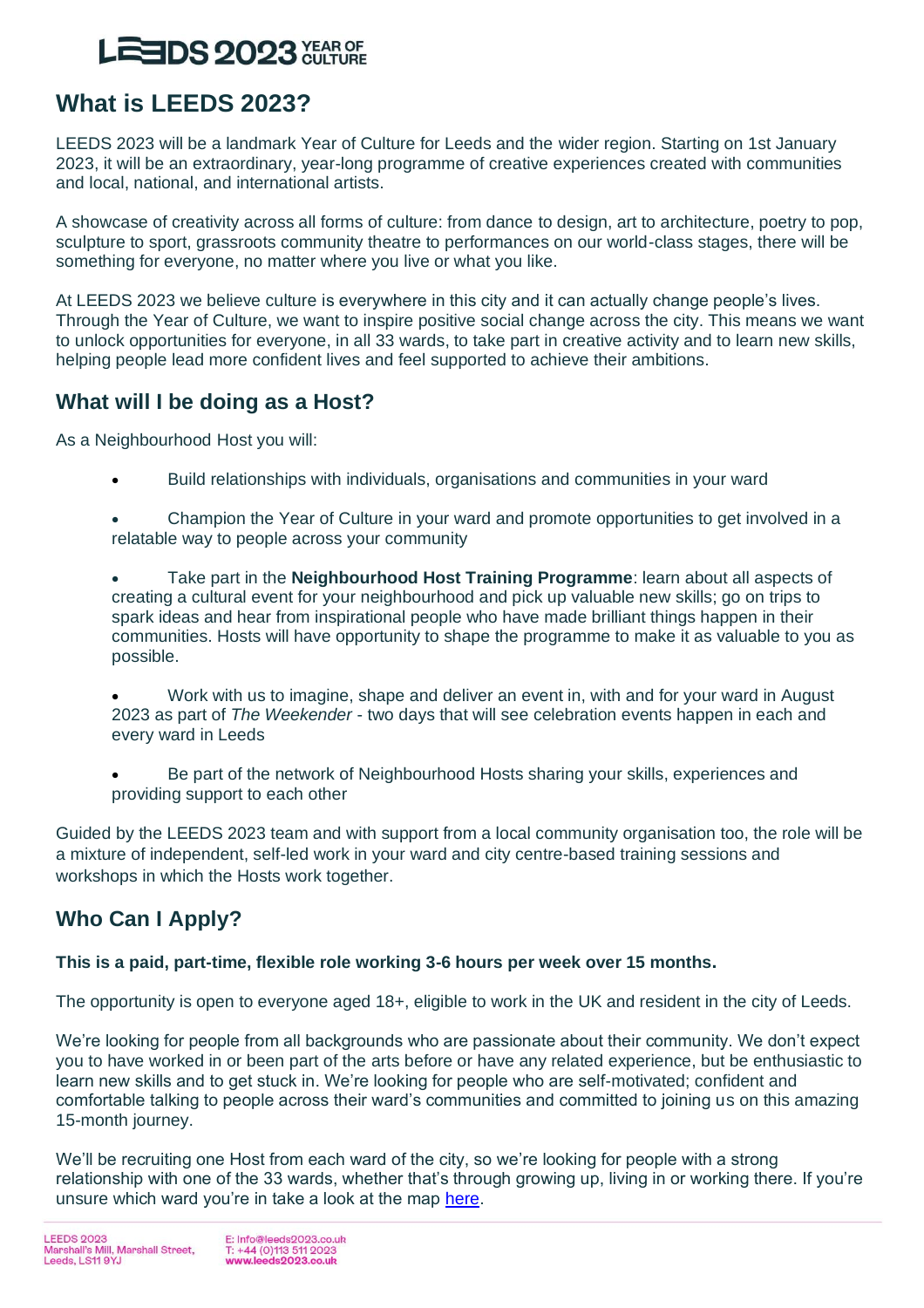## **LEEDS 2023 XHARGE**

## **What will be the working hours?**

The Neighbourhood Host contract will run from **4 October 2022 to end December 2023.** 

#### **Please find in the table below an outline rota.**

Weekly core hours will be a combination of flexible time that can be worked when and how suits you and committed times that you will need to be available for.

Throughout the course of the 15 months and particularly in Phase 2 in the lead up to The Weekender, there may be weeks where you will need to do more hours and weeks where you will need to do less so Hosts will need to have some degree of flexibility. To support this, in addition to the core hours below there will be a small pot of additional optional hours available to each Host which can be worked in response to the needs of their ward and Weekender plans. During the Induction we will take time to map out the shape of the 15 months in detail so you know what to expect.

| <b>Dates</b>                                                                                                          | <b>Core Hours</b>                                   | How hours will be worked                                                                                                                                                                                                                                                                                                                                                                          |
|-----------------------------------------------------------------------------------------------------------------------|-----------------------------------------------------|---------------------------------------------------------------------------------------------------------------------------------------------------------------------------------------------------------------------------------------------------------------------------------------------------------------------------------------------------------------------------------------------------|
| Phase 1<br>October 2022 - January<br>2023<br><b>Focus: Training Workshops</b><br>and Year of Culture<br>Champion work | 6 hours per week /<br>approx. 24 hours<br>per month | Training Workshops take place<br>$\bullet$<br>each week on Tuesday<br>evenings<br>Champion duties are worked<br>$\bullet$<br>flexibly across the week as<br>suits you<br>Inspiration trips may take place<br>$\bullet$<br>on evenings and weekends,<br>with as much notice given as<br>possible<br>Key LEEDS 2023 event on 7<br>January 2023.                                                     |
| Phase 2<br>February - August 2023<br>Focus: Workshops to plan<br>The Weekender and<br>Champion work                   | 6 hours per week /<br>approx. 24 hours<br>per month | Planning Workshops take place<br>$\bullet$<br>each week on Tuesday<br>evenings<br>Champion duties and other<br>Weekender planning tasks are<br>worked flexibly across the week<br>as suits you<br>Key LEEDS 2023 events and<br>$\bullet$<br>activities which we'd love you to<br>be part of may take place on<br>daytimes, evenings or<br>weekends - we'll give you as<br>much notice as possible |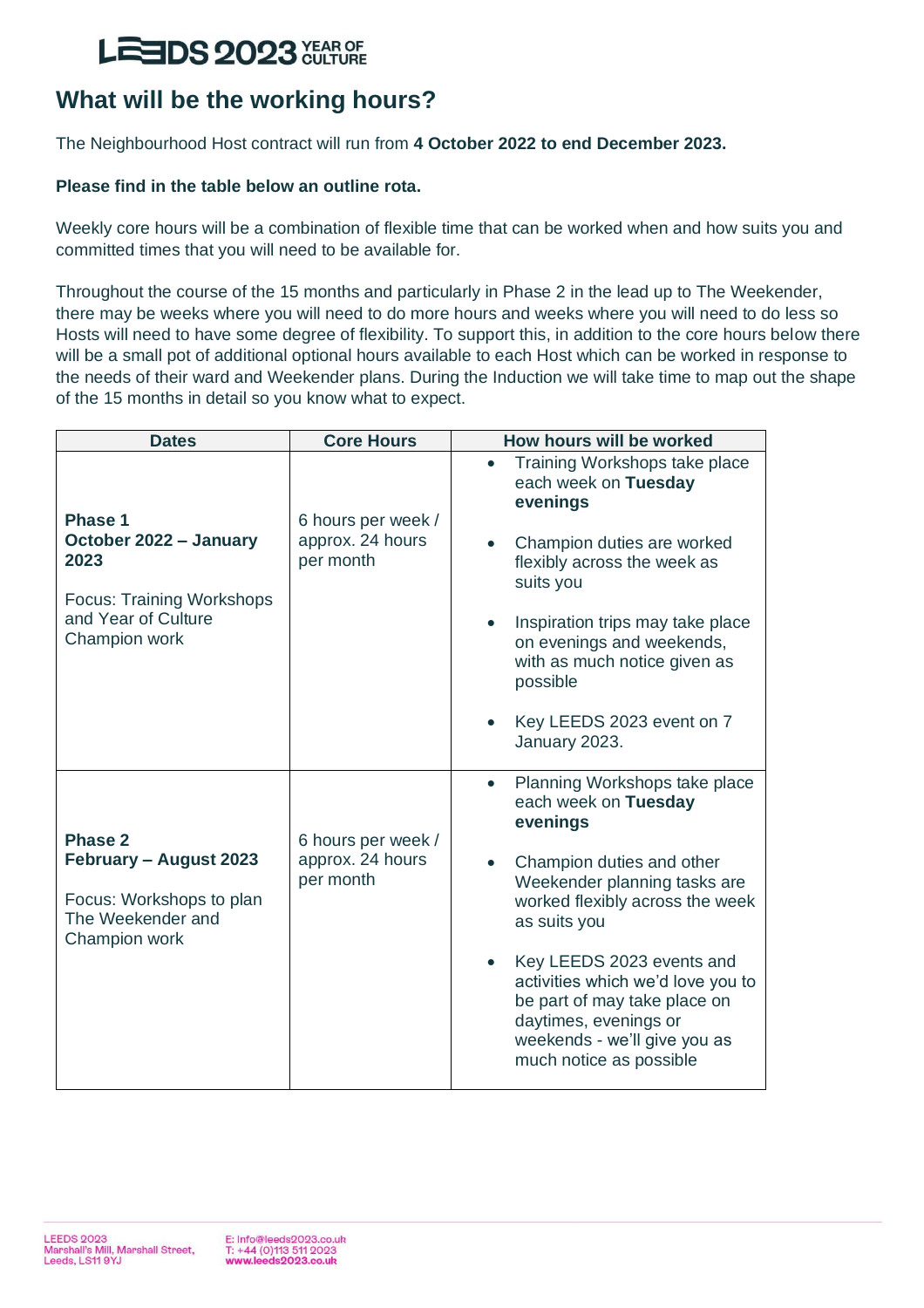| LEEDS 2023 XEARGE                                                                                                |                                                     |                                                                                                                                                                                                                                                                                                                                                                              |  |
|------------------------------------------------------------------------------------------------------------------|-----------------------------------------------------|------------------------------------------------------------------------------------------------------------------------------------------------------------------------------------------------------------------------------------------------------------------------------------------------------------------------------------------------------------------------------|--|
| Phase 3<br><b>September - December</b><br>2023<br>Focus: Champion work,<br>evaluation and next steps<br>planning | 3 hours per week /<br>approx. 12 hours<br>per month | Champion duties are worked<br>flexibly across the week as<br>suits you<br>Host Network Meetings take<br>$\bullet$<br>place every other week on<br><b>Tuesday evenings</b><br>Key LEEDS 2023 events and<br>$\bullet$<br>activities which we'd love you to<br>be part of may take place on<br>daytimes, evenings or<br>weekends - we'll give you as<br>much notice as possible |  |

We understand travelling into the City Centre for training and workshop sessions will be difficult for some so wherever possible Hosts will be able to take part digitally as well as in-person.

We would also love Hosts to be available to be part of a special event on 23 September 2022.

### **What will I be paid?**

The total fee will be £3356 based on the above core hours paid at the Real Living Wage (£9.90 p/hr).

This will be paid in monthly instalments. For guidance, this approximately breaks down to:

October 2022 – August 2023: £259 per month September 2023 – December 2023: £126 per month

Any additional hours from the pot that are worked will be paid at £9.90 per hour on top of this.

This will be a **freelance contract**. This means you will be self-employed and responsible for paying your own Income Tax and National Insurance Contributions, if applicable, on this fee. Don't worry if you're not registered as self-employed and are unsure about this process - we will provide hands on support throughout to make it as simple as possible. We will also provide guidance on this at our Online Q&As (info below).

If you have access needs and expenses, we can support you with accessing Access to Work support.

If you are currently in receipt of government allowances and interested in applying for the role but unsure how it may impact benefits, please join a Q&A (info below) or email us at recruitment@leeds2023.co.uk.

As a part time contract, we imagine many Hosts will undertake the role alongside other work and life commitments and we will support you as much as possible to do so.

### **Interested?**

We appreciate this is a unique role and you may have lots of questions in order to decide if it's for you. We have set out the steps below to make the application process as supportive as possible.

#### **Step 1: Learn More**

Book a place [here](https://www.eventbrite.co.uk/e/leeds-2023-neighbourhood-host-applicant-surgeries-tickets-360441569437) on one of our **Neighbourhood Host Online Q&As** running on Zoom during July.